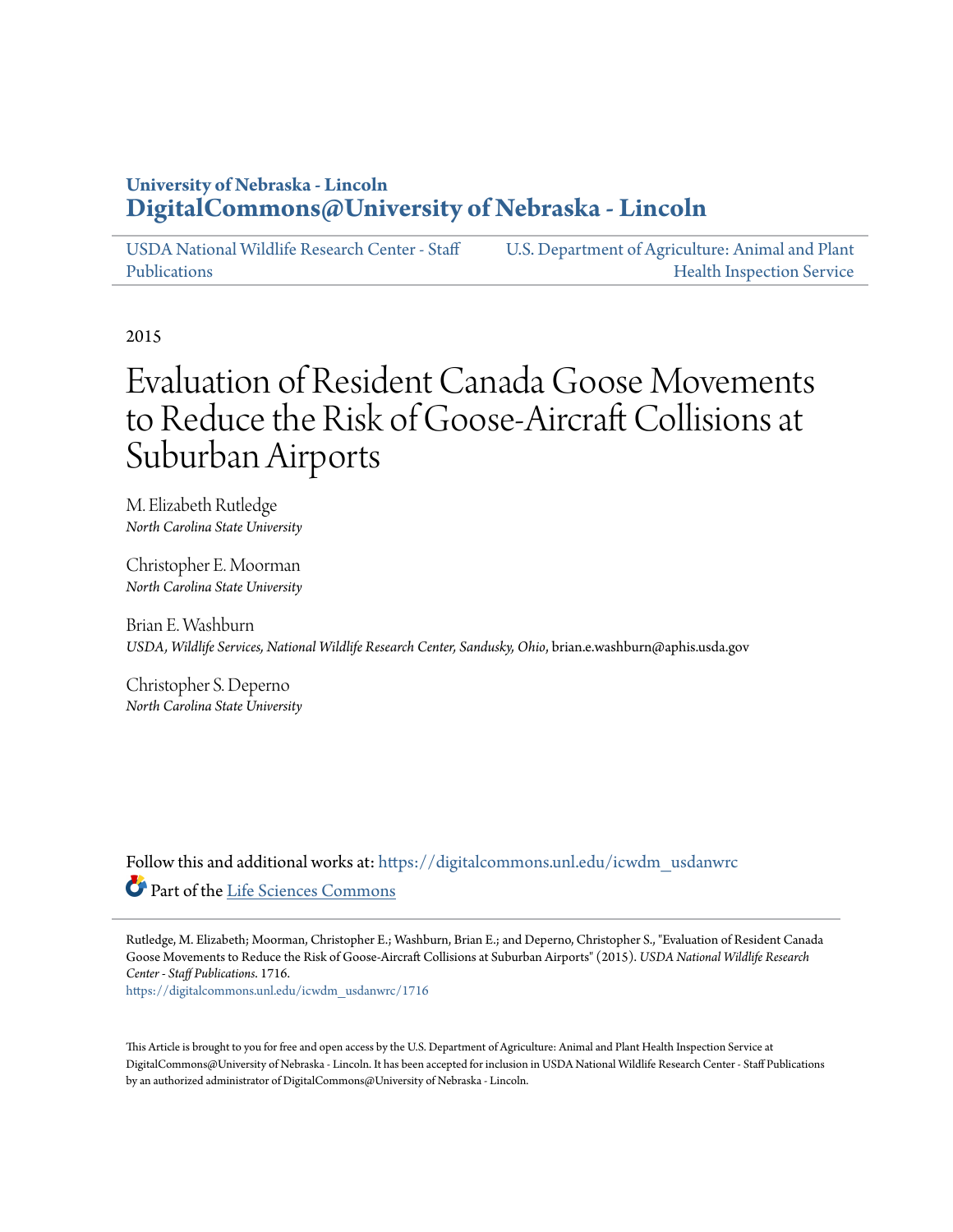



# Evaluation of Resident Canada Goose Movements to Reduce the Risk of Goose-Aircraft Collisions at Suburban Airports

M. ELIZABETH RUTLEDGE,<sup>1</sup> Department of Forestry and Environmental Resources, Fisheries, Wildlife, and Conservation Biology Program, North Carolina State University, Raleigh, North Carolina 27695, USA

CHRISTOPHER E. MOORMAN, Department of Forestry and Environmental Resources, Fisheries, Wildlife, and Conservation Biology Program, North Carolina State University, Raleigh, North Carolina 27695, USA

BRIAN E. WASHBURN, USDA, Wildlife Services, National Wildlife Research Center, 6100, Columbus Avenue, Sandusky, Ohio 44870, USA

CHRISTOPHER S. DEPERNO, Department of Forestry and Environmental Resources, Fisheries, Wildlife, and Conservation Biology Program, North Carolina State University, Raleigh, North Carolina 27695, USA

ABSTRACT Resident (non-migratory) Canada goose (Branta canadensis) populations in suburban environments pose risks to human health and safety. Specifically, the relatively large size and gregarious behavior of geese combined with an overlap in aircraft flight space pose substantial risk of property damage and human fatalities from goose-aircraft collisions. We estimated home range and core use areas of resident Canada geese and evaluated goose movements to better define the risk of goose-aircraft collisions around Piedmont Triad International Airport in Greensboro, North Carolina, USA. We placed satellite transmitters on 16 of 763 neck- and leg-banded geese to identify and track individuals over an 18-month study period. The frequency of satellite-tagged goose movements peaked daily within the first 2 hours after sunrise (28.1%) and again near sunset (27.2%). All in-flight goose movements occurred  $\leq 64$  m above ground level. Geese flying at these altitudes posed a risk to aircraft in the take-off and landing phases of flight. For all in-flight movements, the number of movements per day was 0.13 during the molt (1 Jun–15 Jul), 0.42 during early post-molt 2008 (16 Jul–31 Oct), 0.36 during late post-molt (1 Nov–31 Jan), 0.58 during breeding/nesting (1 Feb–31 May), and 0.58 during the early post-molt 2009. Satellite-tagged geese traveled a mean distance ranging from 2.0 km ( $SE = 0.3$ ) to 4.9 km ( $SE = 0.4$ ) per day, depending on sex and season, which supports the need for intensive goose management within a minimum distance of 8 km from airports. Mean fixed 95% kernel home range and 50% core use area were 991.8 ha (SE = 241.1) and 120.4 ha (SE = 24.6), respectively. Additionally, we monitored site recolonization of nuisance geese after the controlled removal of 60 resident geese from 1 site, which eliminated 24.2% of those initially banded at the site in 2008, but other geese began to recolonize the site within 27 days. Rapid recolonization of the removal site suggests that lethal removal should be conducted at all molt locations within a minimum distance of 8 km of suburban airports and any additional removal or management resources should be applied to greater distances to prevent recolonization of these sites by geese in close proximity to the removal site. Published 2015. This article is a U.S. Government work and is in the public domain in the USA.

KEY WORDS airport risk, birdstrikes, Branta canadensis, controlled removal, home range, movements, North Carolina, resident Canada geese, survival, telemetry.

Resident Canada goose (Branta canadensis) movements across suburban landscapes may increase the number and severity of human-goose interactions. Geese contaminate water sources (Manny et al. 1994, Allan et al. 1995), degrade habitat, can be aggressive toward humans (Smith et al. 1999), and may have the potential to transmit diseases (Graczyk et al. 1998, Smith et al. 1999, Kullas et al. 2002, Rutledge et al. 2013). Additionally, resident Canada geese pose a

Received: 24 April 2014; Accepted: 30 May 2015 Published: 4 July 2015

1 E-mail: merutled@ncsu.edu

threat to human safety near airports. To properly manage suburban goose populations and alleviate the risk for gooseaircraft collisions, it is important to know where geese are moving and at what altitude, how often these movements occur, and how much time is spent at sites where geese pose risks to human health and safety.

Wildlife-aircraft strikes have resulted in more than 250 human fatalities and 229 aircraft destroyed since 1988, and birds account for 97% of strikes (Dolbeer et al. 2013). Numerous species (e.g., Canada geese, vultures, gulls, blackbirds, pelicans, herons, and raptors) have been implicated in bird strikes, causing concern for public safety at and near airports (Dolbeer et al. 2013).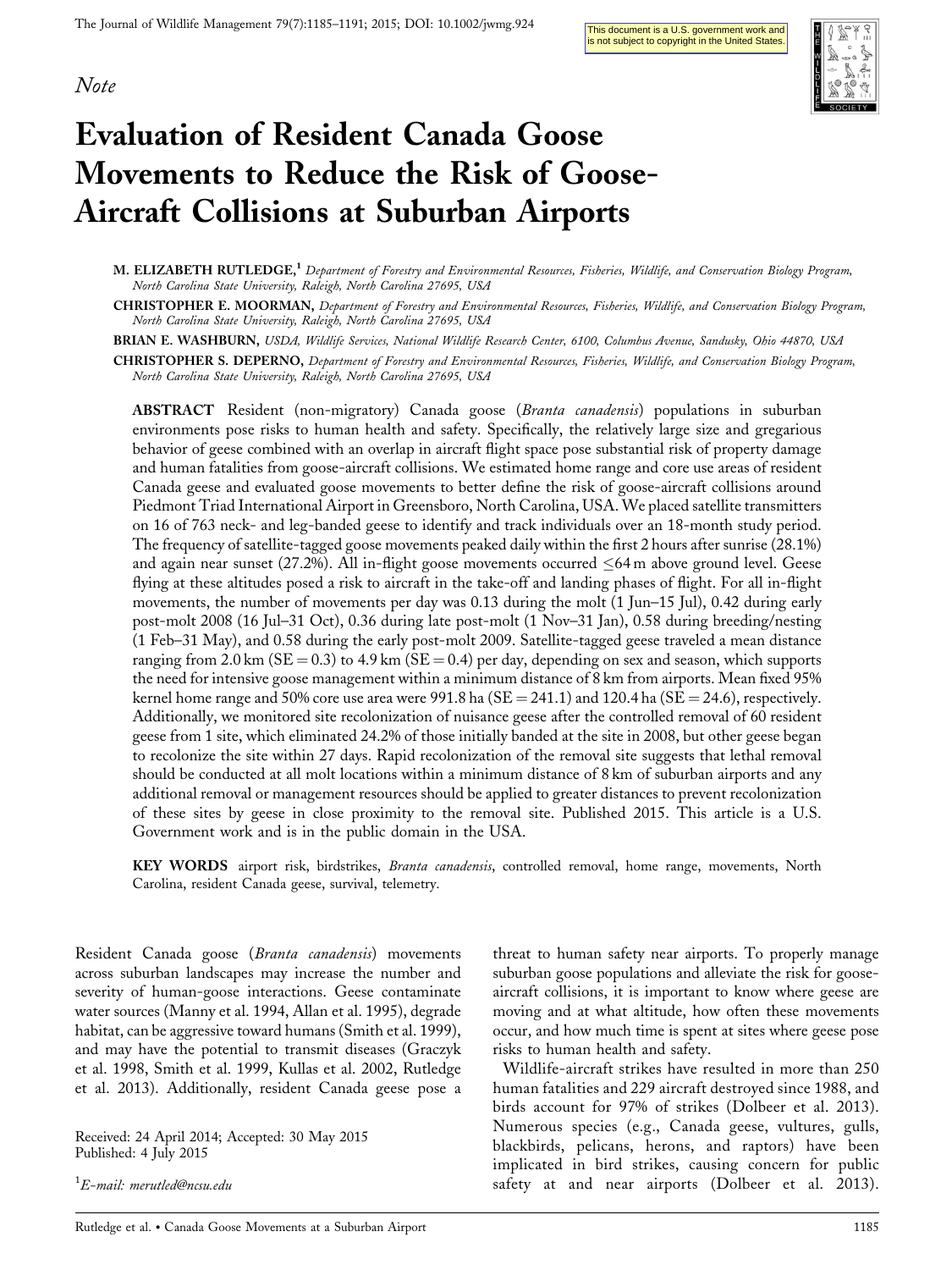Additionally, populations of many large bird species have increased (Dolbeer and Eschenfelder 2003), and an estimated 80% of bird strikes go unreported (Cleary et al. 2005). Geese have been ranked as the third most hazardous wildlife species to aircraft (Dolbeer et al. 2000), with approximately 240 goose-aircraft collisions occurring in the United States each year (Smith et al. 1999). In 1995, 13 Canada geese were ingested by a United States Air Force jet at takeoff, killing all on board (Smith et al. 1999). In 2009, a commercial plane carrying 155 people made an unexpected landing in the Hudson River in New York after engine failure following the ingestion of Canada geese (Marra et al. 2009).

Resident Canada geese have high survival rates in suburban areas because of ample resources (e.g., water bodies and open areas of grass) and protection from natural predators (McCoy 2000, Rutledge et al. 2015). The adaptability of geese to human-dominated environments and opposition to lethal management have made efforts to control goose populations difficult (Ankney 1996). Between 1990 and 2009, the number of Canada geese in the United States increased from an estimated 2.5 million to more than 5 million birds, intensifying the concern for human safety at or near urban and suburban airports (Dolbeer 2011). Aircraft are particularly vulnerable to goose-aircraft collisions at takeoff and landing (Cleary and Dolbeer 2005) because of the relatively large size of geese (approx. 3.6–4.5 kg), their gregarious behavior, and overlap in altitude with aircraft; 74% of bird strikes occur at <152 m in altitude (based on data collected between 1990 and 2004) and nearly 95% occur at  $\leq$ 1,067 m (Dolbeer 2006, Martin et al. 2011).

Although management techniques (e.g., scare tactics, lethal removal, bird avoidance mechanisms) have proven effective at reducing the immediate threat of goose-aircraft collisions on airport property, little is known about the movements of resident geese that pose longer-term risk at suburban airports. Quantification of goose movements can be used to determine when and where management practices should occur outside of airport boundaries. Therefore, our objectives were to 1) determine home range and core use areas of resident Canada geese near a suburban airport, 2) evaluate goose movements on and around a suburban airport, 3) conduct an experimental goose removal and monitor recolonization rates, and 4) use study results to guide management of resident Canada goose populations near suburban airports.

# STUDY AREA

We conducted our study around Piedmont Triad International (PTI) Airport in Greensboro, North Carolina, which has a human population of approximately 277,000, and covers nearly  $344 \text{ km}^2$  (City of Greensboro 2013). The airport  $(36^{\circ}06'18''N, 79^{\circ}56'17''W)$  is operated by the Piedmont Triad Airport Authority and encompasses more than 1,130 ha (U.S. Department of Agriculture [USDA] 2005). In 2009, the airport accommodated 1.7 million passengers, with an estimated 242 aircraft operations per day (J. Beadle, PTI Airport, personal communication).

The airport property was comprised of mature hardwood and pine stands, areas of open grass, and drainage areas (USDA 2005), with approximately 62 retention (corporate and residential) and recreational ponds within 1.6 km of the airport (Google Earth v. 5.0.11337, Mountain View, CA). The airport enforces a no-goose policy within the approximately 3-m-high perimeter fence, but there have been at least 6 documented Canada goose-aircraft related strikes at PTI Airport since 2002. The most notable occurred in October 2002, when a B-737-300 struck 16 geese (4 were ingested into the engines and 12 collided with the wings and front of the plane) while landing; there was damage to the plane but no human fatalities (USDA 2005).

# METHODS

We neck- and leg-banded 763 resident Canada geese at 14 sites within 8 km of PTI Airport in June of 2008 (Fig. 1). Banding sites, selected based on goose presence, consisted of airport property  $(n = 1)$ , local parks and lakes  $(n = 4)$ , a residential area ( $n = 1$ ), corporate landscapes ( $n = 6$ ), a golf course ( $n = 1$ ), and a rock quarry ( $n = 1$ ). We live-captured geese and recorded the sex (cloacal examination), weight, and age (plumage evaluation) of each goose at banding (Pyle 2008). Of the 763 banded geese, 44% were male and 56% were female; 89% were adults (after hatch year) and 11% were juveniles (hatch year). The mean weight for all male and female geese was  $4.0 \text{ kg}$  (SE = 0.1) and  $3.5 \text{ kg}$  $(SE = 0.1)$ , respectively. To identify and track individual geese, we used auxiliary neck bands (Spinner Plastics, Springfield, IL) with unique 4-character alpha-numeric codes and standard United States Fish and Wildlife Service aluminum bands (size 8; U.S. Geological Survey Bird Banding Lab, Laurel, MD).



Figure 1. Map of Piedmont Triad International Airport (PTIA) and the location of 14 goose banding sites in and around Greensboro, North Carolina, 2008–2009.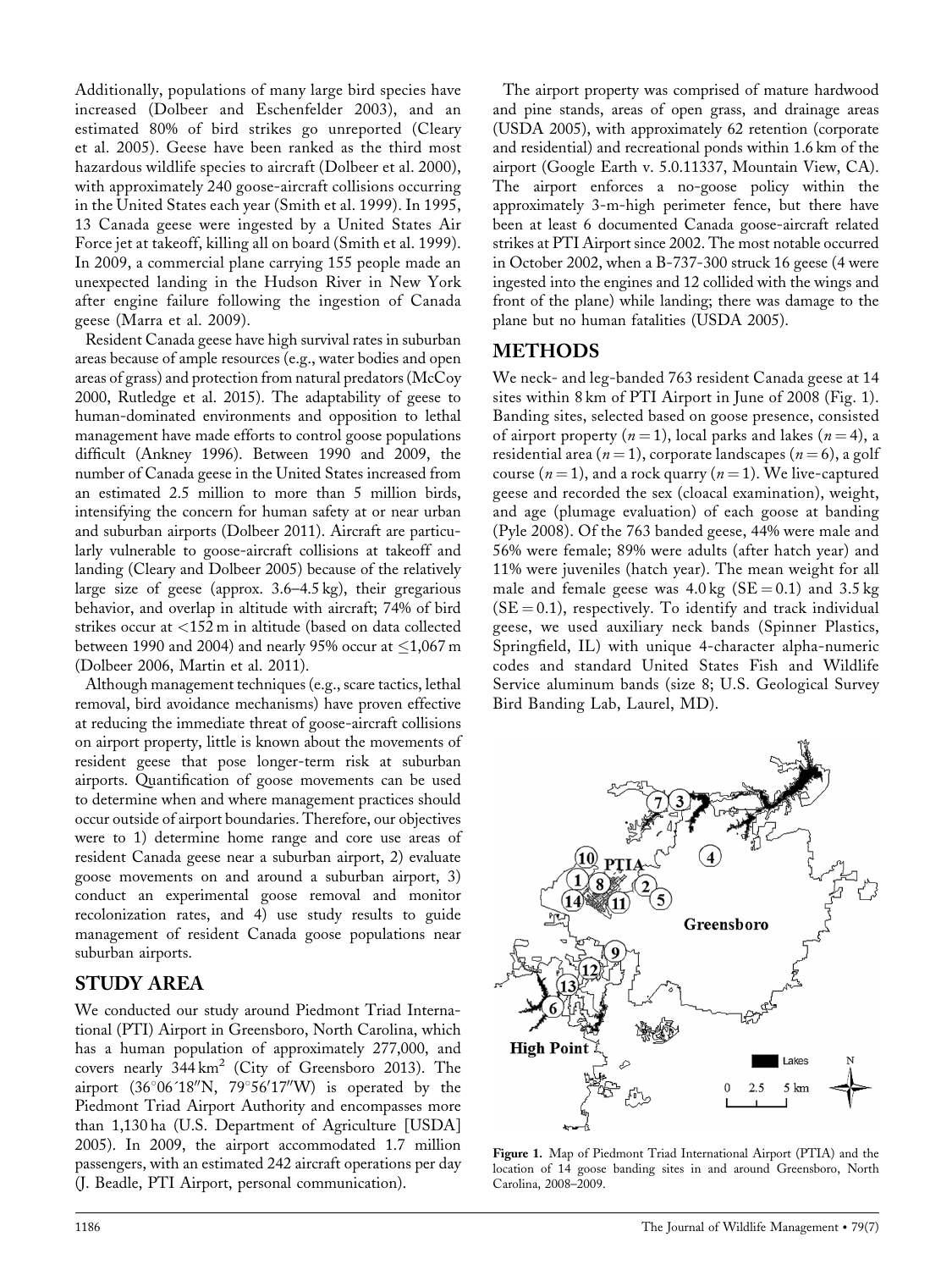In August 2008, we attached Platform Transmitter Terminal (PTT)-100 70-g solar-powered Argos/Global Positioning System (GPS) satellite telemetry units (Microwave Telemetry, Inc., Columbia, MD 21045) to 16 adult geese that we opportunistically selected from the population of previously banded geese. We placed the satellite transmitters between the wings of each goose and tightly secured them with Teflon straps (Bally Ribbon Mills, Bally, PA) looped across the breast. We set the duty cycle to obtain 19 evenly spaced locations/goose/day during 0500 and 2300 hours Eastern Standard Time (EST). For each GPS location obtained, we received the associated flight speed (kph) and altitude (m above sea level). We minimized capture and handling time, used the most practical technology available for our species and objectives, and used an accepted method of transmitter attachment to reduce stress to the geese in our study.

We conducted all movement analyses using telemetry locations, and we analyzed data for the following 4 predefined seasons: molt (1 Jun–15 Jul), post-molt I (16 Jul–31 Oct), post-molt II (1 Nov–31 Jan), and breeding/ nesting (1 Feb–31 May) to evaluate changes in the frequency and distance of movements throughout a goose's annual cycle. Post-molt I represents the time period after the molt has occurred leading up to post-molt II, which is indicative of the potential arrival of migratory geese during the winter months. We analyzed the post-molt I data for 2008 and 2009 for comparison between years.

#### Flight and Movement Analysis

To quantify the frequency of daily and seasonal goose movements around the airport, we used all telemetry locations that were considered in-flight (i.e., corresponding speed  $\geq$ 6 kph and an altitude  $>$ 1 m;  $n = 217$ ). We calculated the mean altitude for all satellite-tagged geese combined and used the telemetry data to quantify the percent of locations within 8 km of PTI Airport because 8 km is the recommended distance between an airport's air operations area and a hazardous wildlife attractant (Federal Aviation Administration [FAA] 2007). We determined the mean distance of the farthest recorded locations of geese from their banding sites, the maximum distance traveled from each goose's banding site, the average percentage of locations at each goose's banding site, the maximum distance traveled between 2 consecutive telemetry locations, and the mean distance traveled per day (by sex and season). We used 2-way analysis of variance (ANOVA) to determine if the mean distance geese traveled per day varied between sexes or among seasons (Zar 1996). We considered differences significant at  $P < 0.05$ .

We created an altitude occurrence matrix (Avery et al. 2011) using 144 of the 217 in-flight locations to determine the percent of goose movements within designated altitudinal ranges (altitudinal ranges were categorized into 7, 10-m increments from 0–70 m AGL). We removed 73 of the 217 in-flight locations because of inaccurate altitude readings and adjusted all movement data based on sunrise for Greensboro, North Carolina. We determined the frequency of occurrence

of goose movements for 217 telemetry locations based on hours after sunrise (0 to 15 hr;  $-1$  represented the hour prior to sunrise).

### Home Range Analysis

We used Home Range Tools (HRT; Rodgers et al. 2007) in ArcGIS version 9.3.1 (ESRI, Redlands, CA) to estimate the home range and core use area of each satellite-tagged goose. Prior to analysis, we converted all telemetry data collected between August 2008–November 2009 to EST and Universal Transverse Mercator coordinates. We calculated 95% and 50% utilization distributions (UD) using the fixedkernel density estimation technique (Seaman and Powell 1996). Least-squares cross-validation frequently is used for kernel density estimation (kde) with animal movements, but HRT was unable to minimize the mean integrated square error for our data sets. Because HRT was unable to calculate a value for the smoothing parameter  $(b)$  that minimized the mean integrated square error, we used reference bandwidth  $(H_{ref})$  to maintain the integrity of the data. The  $H_{ref}$  method of selecting a smoothing parameter is predefined and based on a known standard distribution, which assumes the data are normally distributed in space (Rodgers et al. 2007). We used the reference bandwidth  $(H_{ref})$  as the primary method of determining the smoothing parameter; however, we used defined proportions of the  $H_{ref}$  when HRT was unable to create proper UDs. We rescaled to unit variance as needed  $(<0.5$  or  $>1.5$  x/y ratio; Rodgers et al. 2007) and used a reference grid-cell resolution of 10 m and a scaling factor of 1,000,000. Additionally, we used HRT to estimate the home range and core use area of each satellite-tagged goose for the following seasons: molt (1 Jun–15 Jul), post-molt I (16 Jul– 31 Oct), post-molt II (1 Nov–31 Jan), and breeding/nesting (1 Feb–31 May). We used 2-way ANOVA to determine if the 95% home ranges and 50% core use areas varied between sexes or among seasons (Zar 1996).

# Controlled Removal

In June 2009, we conducted a controlled goose removal at an original banding site to evaluate the rate of goose recolonization. We removed all resident geese from the site and determined the rate of recolonization by recording resightings of the neck-banded geese on 13 random sampling days between 30 June and 3 December 2009. We determined the origin of the recolonizing geese based on neckband resightings from prior locations. All field techniques were approved by the North Carolina State University Institutional Animal Care and Use Committee (Protocol 08-038-O) and in accordance with all state and federal permits.

# RESULTS

# Flight and Movement Analysis

More than 99% of the telemetry locations (approximately 52,000) were within 8 km of PTI Airport, and 5.9% of these locations were on airport property. Based on the satellite telemetry data, geese flew at a mean altitude of 17.1 m  $(SE = 1.0)$  AGL with a maximum recorded altitude of 64 m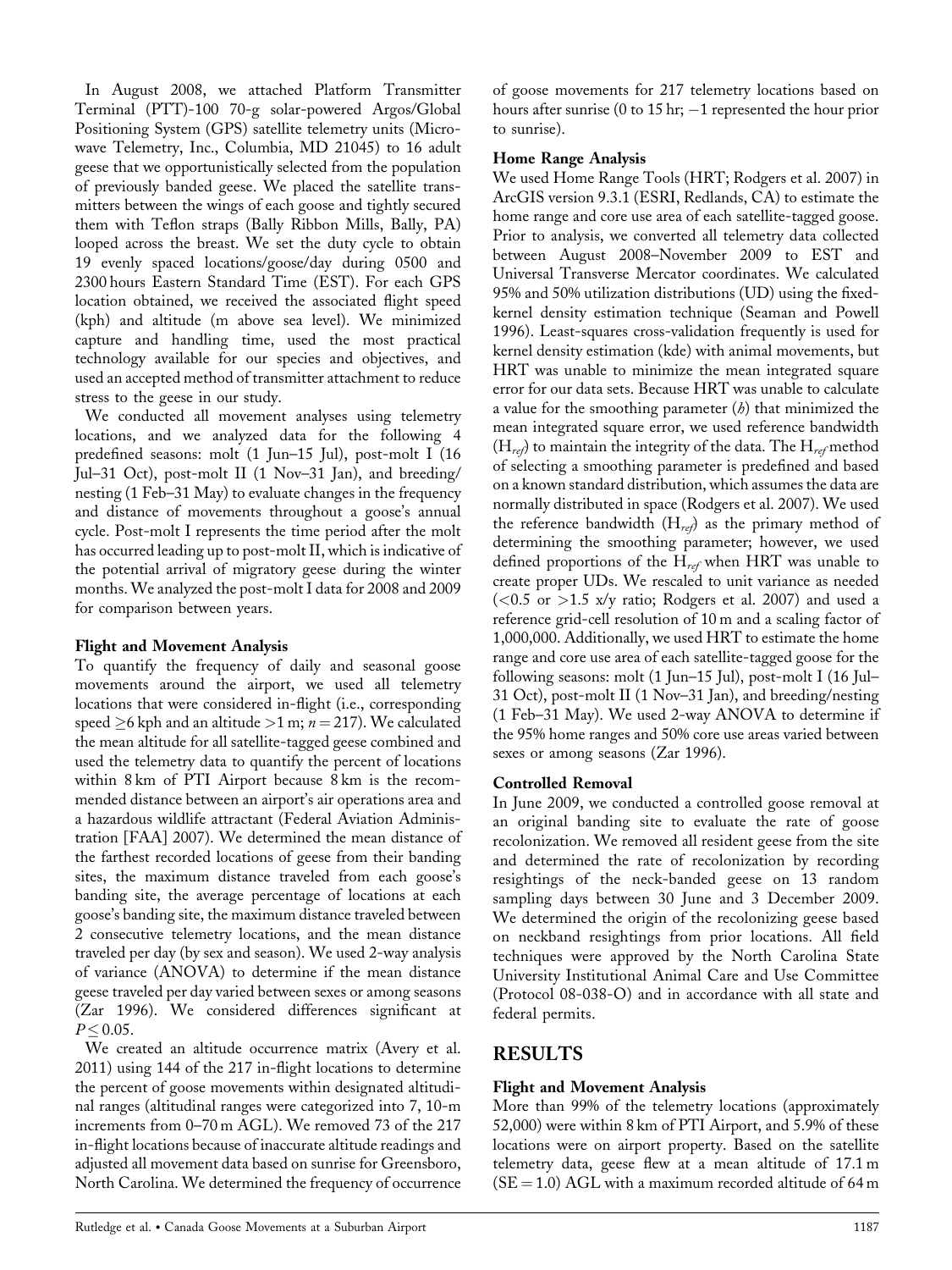AGL and a maximum recorded speed of 95 kph. The altitude occurrence matrix revealed that 28.1% ( $n = 61$ ) of in-flight movements occurred within the first 2 hours after sunrise and an additional 27.2% ( $n = 59$ ) occurred within a 2-hour period close to sunset. The remaining 44.7%  $(n = 97)$ were dispersed throughout the day (Fig. 2). Overall, 37.5%  $(n = 54)$  of movements occurred within 0–10 m AGL, 25.7% ( $n = 37$ ) within 11–20 m AGL, 27.8% ( $n = 40$ ) within 21–30 m AGL, and 9.0%  $(n=13)$  at an altitude >30 m AGL. The frequency of goose movements categorized by hour after sunrise varied by season (Fig. 3). For all in-flight movements, the number of movements per day was 0.13 during the molt, 0.42 during the 2008 post-molt I, 0.36 during post-molt II, 0.58 during breeding/nesting, and 0.58 during the 2009 post-molt I. During the breeding/ nesting season, resident geese made localized movements, typically within 2 km of their banding site, at all hours of the day (0–15 hr after sunrise). The frequency of movements during the post-molt I season peaked around 1 hour after sunrise and again between 12 and 14 hours after sunrise (Fig. 3).

The mean of the farthest distance the satellite-tagged geese were recorded from their banding site was  $9.5$  km (SE = 2.0), and the mean distance traveled per day was as great as 4.9 km  $(SE = 0.4)$ , with results varying by sex and season (Table 1). We detected a sex by season interaction  $(F_{3, 1,213} = 14.3,$  $P < 0.001$ ). Geese moved significantly farther during postmolt I and post-molt II than during the breeding/nesting or molt seasons. Males moved greater distances than females during the post-molt I and post-molt II seasons, but the sexes moved similarly during breeding/nesting and molt. The maximum distance a satellite-tagged goose was located from its banding site was 26.1 km and the farthest recorded distance traveled between consecutive locations was 6.2 km, which occurred between 1700 and 1800 hours. The average percent of telemetry locations recorded at each goose's banding site during the study period was  $38.6\%$  (SE = 6.7), and 93% of geese used the same site to molt in 2009 as in 2008.



Figure 2. Frequency of resident Canada goose movements categorized by hours after sunrise  $(1-15 \text{ hr}; -1$  represents the hour prior to sunrise). Telemetry locations  $(n = 217)$  were in and around Greensboro, North Carolina, 2008–2009.

#### Home Range Analysis

The telemetry data used in the home range and core use area analysis was collected between June 2008 and December 2009 and ranged from 513 to 5,440 locations per goose ( Table 2). Not all transmitters collected data for the entire duration of



Figure 3. Frequency of resident Canada goose movements categorized by hour after sunrise  $(-1)$  representing the hour prior to sunrise) during molt (1 Jun–15 Jul), post-molt I (16 Jul–31 Oct), post-molt II (1 Nov–31 Jan), and breeding/nesting (1 Feb–31 May). We analyzed the post-molt I season by year (2008 and 2009). Telemetry locations  $(n = 217)$  were in and around Greensboro, North Carolina, 2008–2009.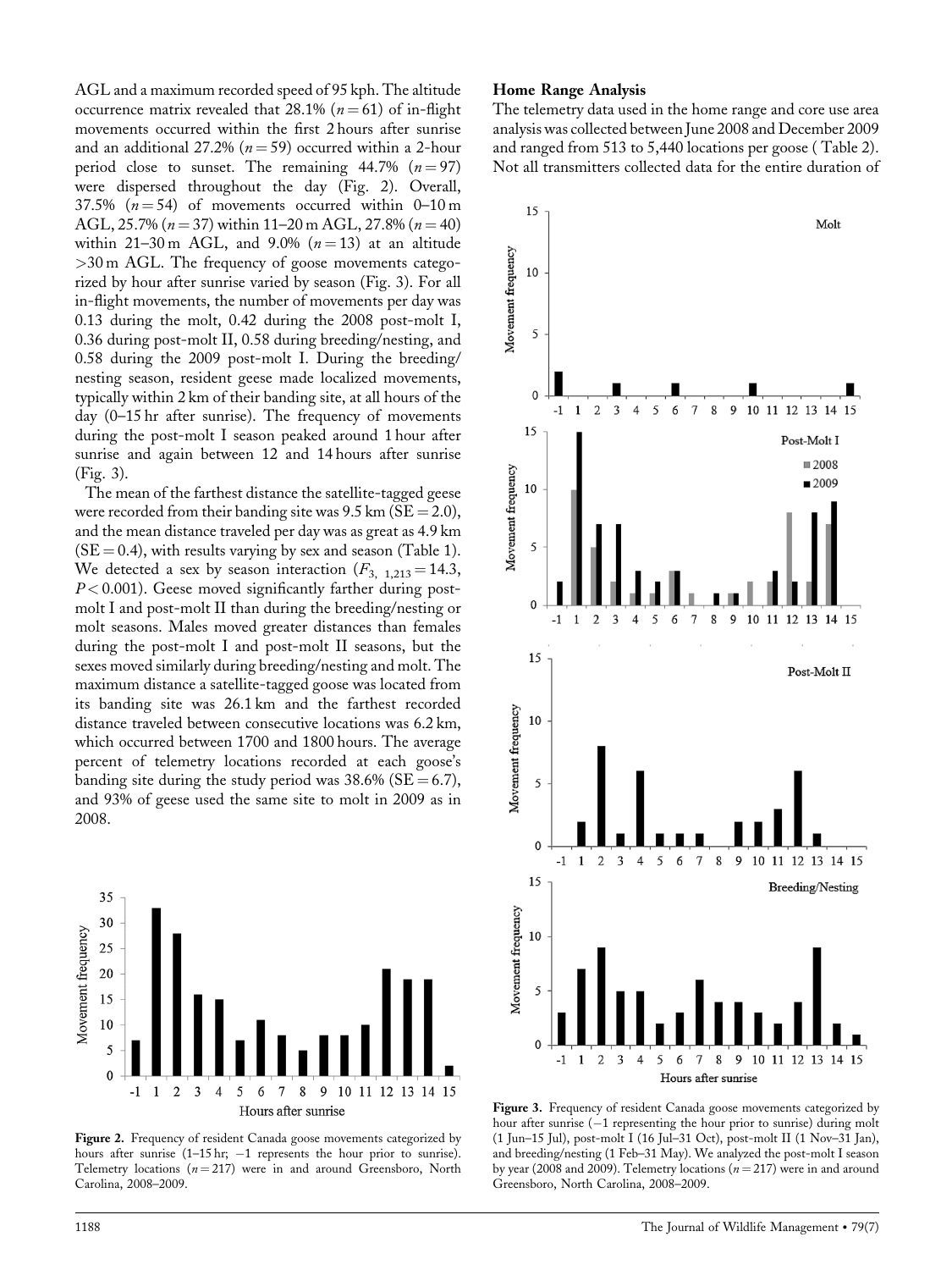Table 1. The mean distance geese traveled per day (km) categorized by sex and among 4 seasons (molt  $\check{[}1$  Jun–15 Jul $\check{]}$ , post-molt I  $[1\check{6}$  Jul–31 Oct; both years], post-molt II [1 Nov–31 Jan], and breeding/nesting [1 Feb–31 May]) in and around Greensboro, North Carolina, 2008–2009. Also, we present the number of days (19 data points/day) evaluated per analysis (n).

|                  |        | n   | Distance (km) | SE  |
|------------------|--------|-----|---------------|-----|
| Molt             |        |     |               |     |
|                  | Male   | 22  | 2.0           | 0.3 |
|                  | Female | 30  | 2.1           | 0.2 |
| Post-molt I      |        |     |               |     |
|                  | Male   | 197 | 4.8           | 0.2 |
|                  | Female | 302 | 4.1           | 0.2 |
| Post-molt II     |        |     |               |     |
|                  | Male   | 59  | 4.9           | 0.4 |
|                  | Female | 98  | 2.4           | 0.2 |
| Breeding/nesting |        |     |               |     |
|                  | Male   | 188 | 2.2           | 0.1 |
|                  | Female | 318 | 2.6           | 0.1 |

the study period. All telemetry data analyses included 16 individuals. The fixed kernel 95% UD for geese ranged from 76.0 to 3,755.6 ha (mean = 991.8 ha,  $SE = 241.1$ ) and the core use area estimate (50% UD) ranged from 14.2 to 326.2 ha (mean = 120.4 ha,  $SE = 24.6$ ; Table 2). The mean 95% and 50% UD seasonal estimates ranged from 81.0  $(SE = 29.8)$  to 866.4 ha  $(SE = 384.7)$  and 12.1  $(SE = 4.3)$  to 114.2 ha ( $SE = 51.1$ ), respectively (Table 3). Although the home range ( $F_{4, 65} = 2.9$ ,  $P = 0.03$ ) and core use area ( $F_{4, 65} = 2.9$ )  $65 = 3.5$ ,  $P = 0.01$ ) sizes varied among seasons, the home range ( $F_{1, 65} = 0.2$ ,  $P = 0.67$ ) and core use area ( $F_{1, 65} = 2.2$ ,  $P = 0.14$ ) sizes did not vary between male and female geese (Table 4).

#### Controlled Removal

On 25 June 2009, we lethally removed 60 (22 banded; 38 unmarked) resident Canada geese from 1 site (Fig. 4; site 10). Of the removed geese that were banded, 68.2% ( $n = 15$ ) were banded at site 10 in 2008 and 31.8% ( $n = 7$ ) were banded at sites 1 and 8 in 2008 (Fig. 4). The removal site remained unoccupied for 27 days before geese (7 banded; 10 unmarked) were sighted. During the first 2 resighting events, all banded geese originated from sites 1 or 10 (Fig. 4).

Goose presence peaked at 46 days post-removal, with 31 banded and 73 unmarked geese. At that time,  $87.0\%$  ( $n = 27$ ) of the banded geese originated from sites 1 or 10 and the remaining 13.0% ( $n = 4$ ) originated from sites 2, 8, and 14 (Fig. 4). Thirteen percent of these geese had not been resighted at the removal site during the previous year. Newly identified banded geese originating from sites 4, 9, and 11 continued to access the removal site from up to 10.5 km (Fig. 4).

### DISCUSSION

Results from our study indicate resident Canada geese pose the greatest risk to aircraft at take-off and landing during morning and evening hours as they move to and from foraging and roosting sites, and in-flight movements peaked between mid-July and late October. Therefore, increased awareness of goose movements by airport managers is imperative during these periods when the potential for goose-aircraft collisions is heightened. Sites with abundant grass and water near PTI Airport provided foraging and roosting opportunities for resident geese, which increased the likelihood geese would access PTI Airport airspace while moving freely across the landscape. All resident Canada goose movements were recorded at altitudes  $\leq 64$  m AGL. Interestingly, within the last 15 years all 6 documented goose-aircraft collisions at PTI Airport occurred at  $\leq 65$  m AGL. Of the 6 previously documented collisions, 2 occurred during take-off, 2 during approach, and 2 during the landing roll phase of the aircraft.

Lethal removal of geese only from airport property will not completely eliminate the risk of goose-aircraft collisions because geese access airport space from distances beyond airport boundaries (Dolbeer 2011). Geese in our study often moved up to a mean distance of 5 km per day and an individual goose from the study traveled 21.8 km in a single day, which suggests geese can access runway departure and landing corridors from distances greater than 5 km; however, these events are less frequent. In a similar study conducted in the highly urbanized area near John F. Kennedy International Airport, almost half (45%) of the 300 neck-banded

Table 2. Home range (95% utilization distribution; UD) and core use area (50% UD; ha) estimates for resident Canada geese  $(n=16)$  in and around Greensboro, North Carolina, 2008–2009. We provide the number of points (n) used to determine the home range and core use area estimates (ha), sex, weight (kg), and the collection time period (dates) for each goose.

| Goose | <b>Sex</b> | Weight | n     | Dates             | 95%     | 50%   |
|-------|------------|--------|-------|-------------------|---------|-------|
|       | F          | 3.4    | 1,745 | Aug 2008-Sep 2009 | 421.6   | 33.2  |
|       |            | 4.1    | 3,985 | Aug 2008-Nov 2009 | 3,755.6 | 193.2 |
|       | М          | 4.1    | 3,908 | Aug 2008-Oct 2009 | 540.9   | 97.4  |
|       | F          | 4.8    | 2,997 | Aug 2008-Jun 2009 | 2,656.3 | 326.2 |
|       | М          | 3.9    | 3,487 | Aug 2008-Oct 2009 | 1,476.2 | 174.9 |
| h     | F          | 3.1    | 3,525 | Aug 2008-Aug 2009 | 1,183.2 | 219.8 |
|       | M          | 3.6    | 4,964 | Aug 2008-Oct 2009 | 1,285.9 | 294.2 |
| 8     | F          | 3.0    | 2,689 | Aug 2008-Aug 2009 | 514.1   | 19.4  |
| 9     | M          | 4.8    | 513   | Aug 2008-Feb 2009 | 779.1   | 74.9  |
| 10    | F          | 4.3    | 4,240 | Aug 2008-Oct 2009 | 572.1   | 68.8  |
| 11    |            | 3.9    | 1,528 | Aug 2008-May 2009 | 843.4   | 171.4 |
| 12    |            | 4.5    | 1,214 | Aug 2008-Oct 2009 | 297.6   | 46.4  |
| 13    | M          | 3.9    | 5,240 | Aug 2008-Oct 2009 | 733.9   | 97.6  |
| 14    | F          | 3.6    | 2,567 | Aug 2008-Apr 2009 | 266.8   | 32.0  |
| 15    |            | 3.4    | 4,027 | Aug 2008-May 2009 | 466.3   | 63.8  |
| 16    | F          | 3.4    | 5,440 | Aug 2008-Sep 2009 | 76.0    | 14.2  |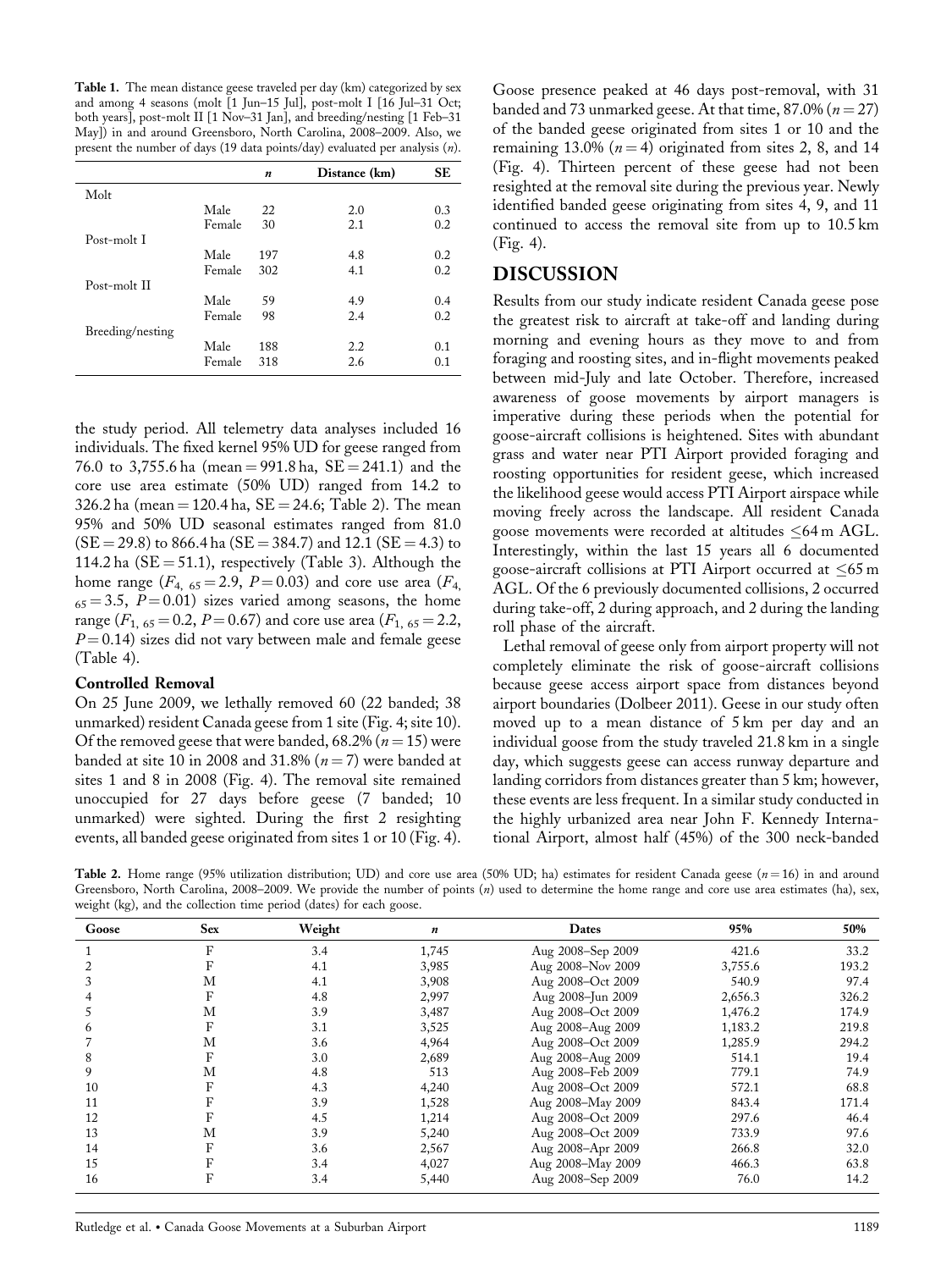Table 3. Mean home range (95% utilization distribution; UD) and core use area (50% UD; ha) estimates for resident Canada geese ( $n = 16$ ) in and around Greensboro, North Carolina, 2008–2009 by season (molt [1 Jun–15 Jul], post-molt I [16 Jul–31 Oct], post-molt II [1 Nov–31 Jan], and breeding/nesting [1 Feb–31 May]).

| <b>Season</b>        | 95%   | SE.   | 50%   | SE   |
|----------------------|-------|-------|-------|------|
| Molt                 | 81.0  | 29.8  | 12.1  | 4.3  |
| Post-molt I $(2008)$ | 562.1 | 136.9 | 87.9  | 20.9 |
| Post-molt II         | 222.7 | 52.8  | 26.3  | 6.6  |
| Breeding/nesting     | 194.6 | 60.6  | 34.5  | 13.0 |
| Post-molt I (2009)   | 866.4 | 384.7 | 114.2 | 51.1 |

geese stayed within an 8-km radius of the airport, and were located within an 8-km radius of their banding site 95% of the time (Seamans et al. 2009). The authors suggested geese likely crossed airport airspace while traveling within the 8-km radius of the airport. In combination, these studies reiterate the need for large-scale goose management within a minimum distance of 8 km of all airports with resident Canada geese nearby; the FAA suggests an 8-km buffer between an airport's operations area and any wildlife attractant that may cause movement into or across airspace (FAA 2007).

The rapid recolonization of the site where we removed geese suggests localized lethal removals of resident geese have only short-term benefits. Although the site remained largely unused for 27 days, resident geese began accessing it from a distance of up to 10.5 km. Recolonization likely coincided with the completion of the molt. All new geese recolonizing the site were resighted at other locations during the 12 months prior to removal, suggesting the benefits of 1 removal will be most successful if paired with removals at surrounding locations. Areas of concentrated goose-use (e.g., molt and breeding/nesting sites) within 8 km of suburban airports are ideal locations for lethal removal and habitat modification. The numerous retention ponds and drainage areas near PTI Airport are attractants for waterfowl; therefore, reduction or removal of geese from the landscape surrounding PTI Airport would require frequent and large-

Table 4. Home range (95% utilization distribution; UD) and core use area (50% UD; ha) estimates for 5 male and 11 female resident Canada geese in and around Greensboro, North Carolina, 2008–2009 during molt (1 Jun– 15 Jul), post-molt I (16 Jul–31 Oct), post-molt II (1 Nov–31 Jan), and breeding/nesting (1 Feb–31 May).

|                      | Sex    | 95%    | <b>SE</b> | 50%   | SE    |
|----------------------|--------|--------|-----------|-------|-------|
| Season               |        |        |           |       |       |
| Entire study         | Female | 1004.8 | 348.0     | 108.0 | 31.2  |
|                      | Male   | 963.2  | 177.8     | 147.8 | 40.4  |
| Molt                 | Female | 59.6   | 33.1      | 83    | 4.0   |
|                      | Male   | 123.9  | 61.5      | 19.7  | 99    |
| Post-molt I $(2008)$ | Female | 609.1  | 198.3     | 90.4  | 28.1  |
|                      | Male   | 468.1  | 128.4     | 82.9  | 32.1  |
| Post-molt II         | Female | 154.6  | 37.2      | 16.6  | 3.6   |
|                      | Male   | 375.7  | 129.0     | 48.3  | 15.8  |
| Breeding/nesting     | Female | 180.4  | 77.4      | 29.5  | 16.9  |
|                      | Male   | 222.9  | 106.6     | 44.7  | 20.9  |
| Post-molt I $(2009)$ | Female | 810.2  | 559.7     | 73.2  | 43.6  |
|                      | Male   | 964.9  | 505.0     | 186.0 | 120.9 |
|                      |        |        |           |       |       |



Figure 4. Resident goose movements between banding locations and the removal site (10) in and around Piedmont Triad International Airport (PTIA) in Greensboro, North Carolina, 2008–2009.

scale controlled removal of geese or elimination of these water sources.

Current management techniques (e.g., egg addling, hazing, and nest destruction) are effective at eliminating nuisance individuals (Smith et al. 1999), but ineffective at reducing population numbers (Coluccy et al. 2001). Hence, more intensive management strategies (i.e., annual and large-scale lethal removals, large-scale habitat modification) must be implemented to stabilize local resident goose populations and reduce risks posed to human health and safety. Additionally, the use of non-lethal techniques (e.g., habitat modification, hazing, no-feeding programs) in combination with lethal removals may be an option to further reduce the risk geese pose to aircraft near this suburban airport. Communication among airports and surrounding corporate facilities, local landowners, residents, and city and county park officials is imperative to build public support for lethal removal of geese in suburban areas.

# MANAGEMENT IMPLICATIONS

Geese in our study often moved a mean distance of up to 5 km per day, which supports the need for intensive goose management within a minimum distance of 8 km of airports. Our data indicate removal of geese from all molt sites within a minimum distance of 8 km of PTI Airport likely would reduce the risk that geese would traverse runway space and cause goose-aircraft collisions. However, 1-time removal of resident geese, especially at only 1 or a few sites, from areas adjacent to airport property will provide only a short-term reduction in the risk of gooseaircraft collisions because geese quickly recolonize removal sites. Therefore, removal programs should occur frequently and over an extensive land area surrounding an airport to successfully reduce the risk of goose-airport collisions for an extended time period. The majority of resources should be focused within an 8 km radius of the airport, and when possible, management actions should extend farther than 8 km from airport property where geese are likely to still